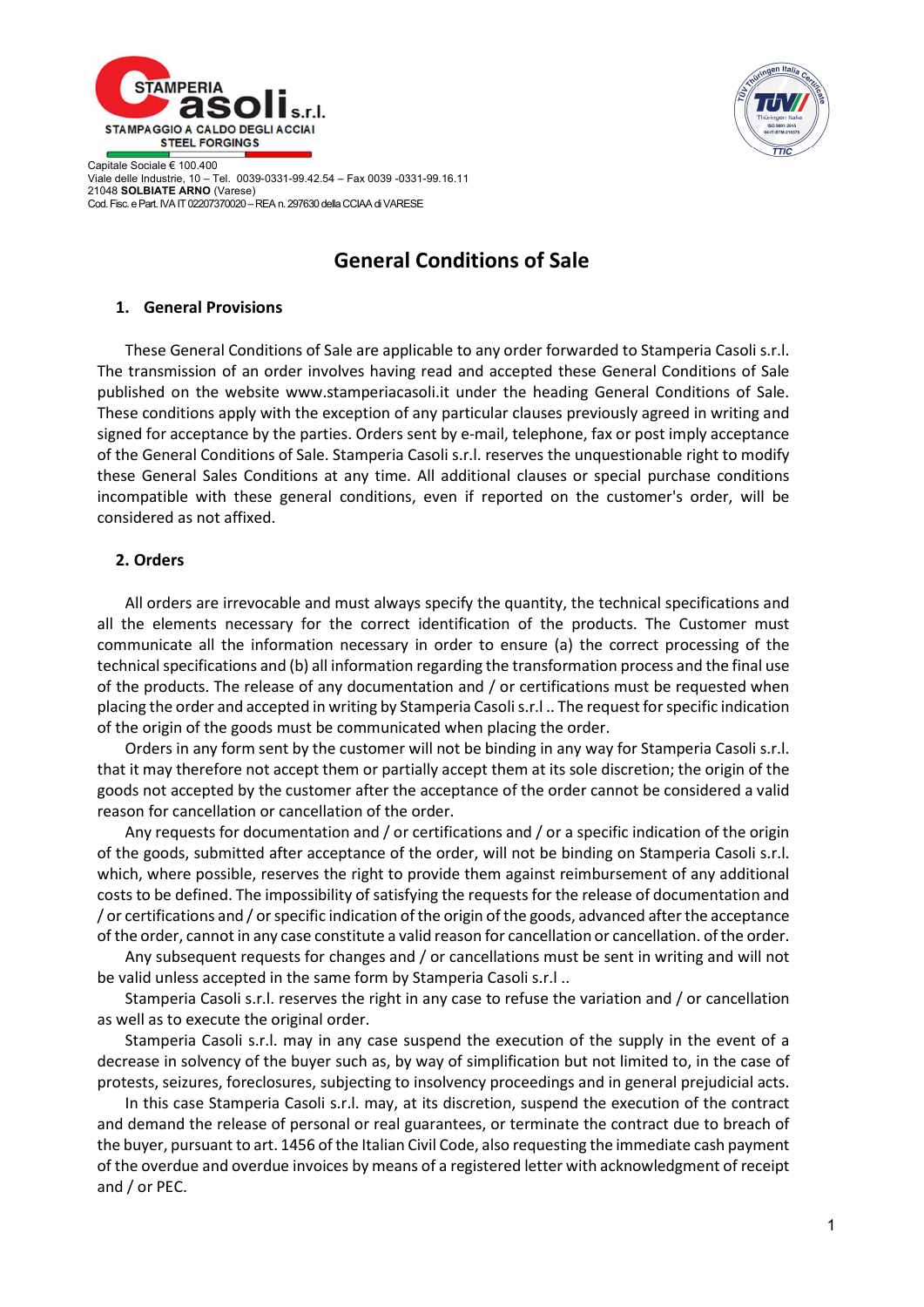



Capitale Sociale € 100.400 Viale delle Industrie, 10 – Tel. 0039-0331-99.42.54 – Fax 0039 -0331-99.16.11 21048 SOLBIATE ARNO (Varese) Cod. Fisc. e Part. IVA IT 02207370020 – REA n. 297630 della CCIAA di VARESE

# 3. Delivery and Shipping

Delivery is always to be considered ex-supplier unless otherwise agreed; all risks relating to the products are transferred to the customer at the supplier's plant, before loading operations.

If the customer does not collect the products, Stamperia Casoli s.r.l. may store them on behalf and at the risk of the customer and, upon notification of availability, invoice them as if they had been delivered. In any case, Stamperia Casoli s.r.l. has the right, without notice, to resell them and to take action for the reimbursement of any damage suffered.

If requested Stamperia Casoli s.r.l. will take care of the transport of products at risk, at the cost and expense of the Customer.

The goods travel at the risk and peril of the customer who, in his own interest, must verify, before collection, the integrity of the packages and the quantity of goods received. Any complaints must be made directly to the carrier at the time of delivery.

Stamperia Casoli s.r.l. reserves the right to make partial deliveries resulting in the issue of invoices to be paid within the terms agreed in the order confirmation. The delivery of a smaller or higher quantity of products than ordered does not release the customer from the obligation to accept delivery and pay for the products delivered.

Unless expressly agreed in writing to the contrary, the fulfilment of the order beyond the expected delivery terms will not entitle the Customer to request termination of the Contract.

Any delivery terms are purely indicative and have no contractual value.

Any delays in the delivery of the products cannot in any case entail any liability on the part of Stamperia Casoli s.r.l .. The customer therefore cannot charge or request Stamperia Casoli s.r.l. any compensation for damages suffered due to any delays in the delivery of the products.

### 4. Prices

Unless expressly indicated otherwise, in the Order Confirmation the prices are net of all charges relating to taxes and transport costs, insurance, shipping, storage and the like, which are charged to the Customer. Any increases in these charges, which come into force after the date of the Order Confirmation, are charged to the Customer. If during the supply there are increases in the costs of materials, changes in exchange rates or other factors, Stamperia Casoli s.r.l. reserves the right to change prices, starting from the dates on which such increases occurred.

# 5. Payments

 Payments must be made in the manner indicated on the order accepted by Stamperia Casoli s.r.l. 5 of Legislative Decree 231/2002 (ECB rate + 7% surcharge), without prejudice to compensation for greater damage.

Stamperia Casoli s.r.l. in the event of non-compliance by the customer with the terms and conditions of payment, he may:

- request the immediate payment of all credits for forfeiture of the benefit of the term;

- suspend supplies in progress or complete them only against advance payment;

- withdraw from all further contracts stipulated with the customer and interrupt ongoing negotiations with the same;

- terminate the contract pursuant to Article 1456 of the Italian Civil Code.

In the aforementioned case of termination of the contract, the customer, in addition to having to pay Stamperia Casoli s.r.l. in full what is owed to you, you will be required to pay compensation for all damages